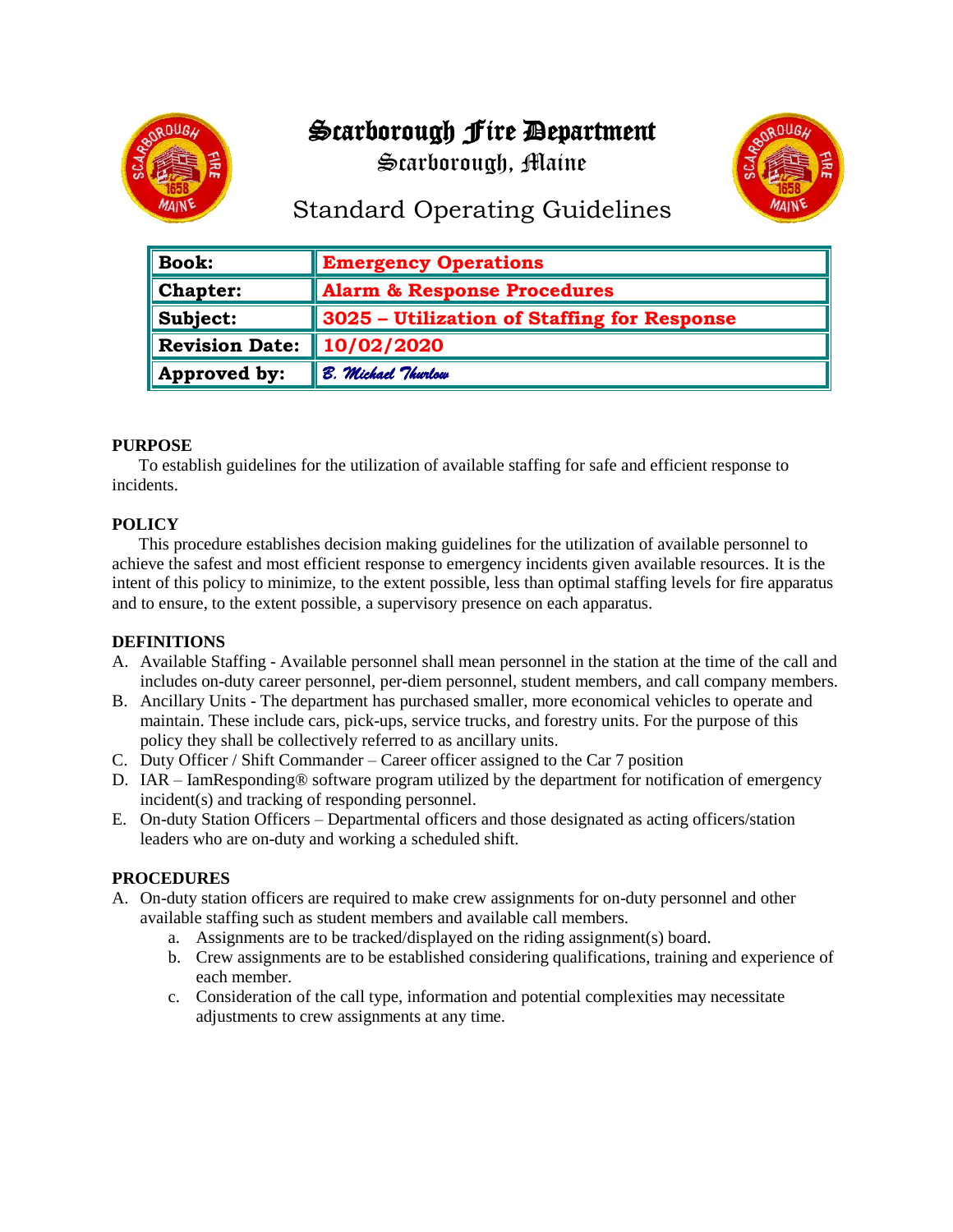- B. On-duty station officers are expected to make prudent decisions regarding the response of apparatus and the utilization of available personnel. The following principles are to be considered during decision making:
	- a. Make every attempt to eliminate or prevent a single person response on any apparatus.
	- b. Make every attempt to ensure an officer responds as part of the crew of a fire apparatus.
	- c. Fire apparatus should respond with a minimum of three personnel before additional units respond from the same station.
	- d. Ancillary units shall be utilized for medical responses, non-emergency service calls, box services, etc.
- C. At stations housing an Engine and a Ladder (Black Point and Dunstan), the available staffing will respond with a minimum of 3 people before additional units respond from the same station.
	- a. The response of the aerial apparatus will be the priority for structural fire incidents
	- b. Call company members shall remain alert to the response and staffing of apparatus, indicate their response utilizing IAR, and respond to the station to ensure the response of additional apparatus when needed.
- D. On-duty station officers are to use discretion and consider factors such as the location, nature, severity, potential complexity, as well as personnel (call members) indicating availability/response via IAR.
- E. Mutual Aid Responses
	- a. Mutual aid request will be handled in a manner which provides the most effective deployment of resources for the requesting mutual aid partner while maintaining an appropriate fire/EMS capability in the Town of Scarborough.
	- b. Fire apparatus requested for a mutual aid response will respond only when there is a minimum of 3 personnel available to respond either from the station or as indicated going direct to the scene via IAR.
	- c. Call company members should report to their assigned station for a mutual aid response whenever practical. Responding out of town in personal vehicles is discouraged.
	- d. Call company response for mutual aid incidents
		- i. Fire apparatus responding to Old Orchard, Saco, or Biddeford District  $4 \& 6$  call members respond to scene and/or out of town station coverage; District 1, 3 & 7 call members shall report to their respective stations for apparatus move-ups, coverage, and other assignments as needed.
		- ii. Fire apparatus responding to Portland, South Portland, or Cape Elizabeth District 1, 3 & 7 members respond to scene and/or out of town station coverage; District 4 & 6 members shall report to their respective stations for apparatus move-ups, coverage, and other assignments as needed.
		- iii. Fire apparatus responding to Westbrook, Gorham, or Buxton District 5 members respond to scene and/or out of town station coverage; District 1, 3 & 7 members shall report to their respective stations for apparatus move-ups, coverage, and other assignments as needed.
	- e. The on-duty shift commander (Car-7) will coordinate the movement of Scarborough apparatus to maintain appropriate service coverage.